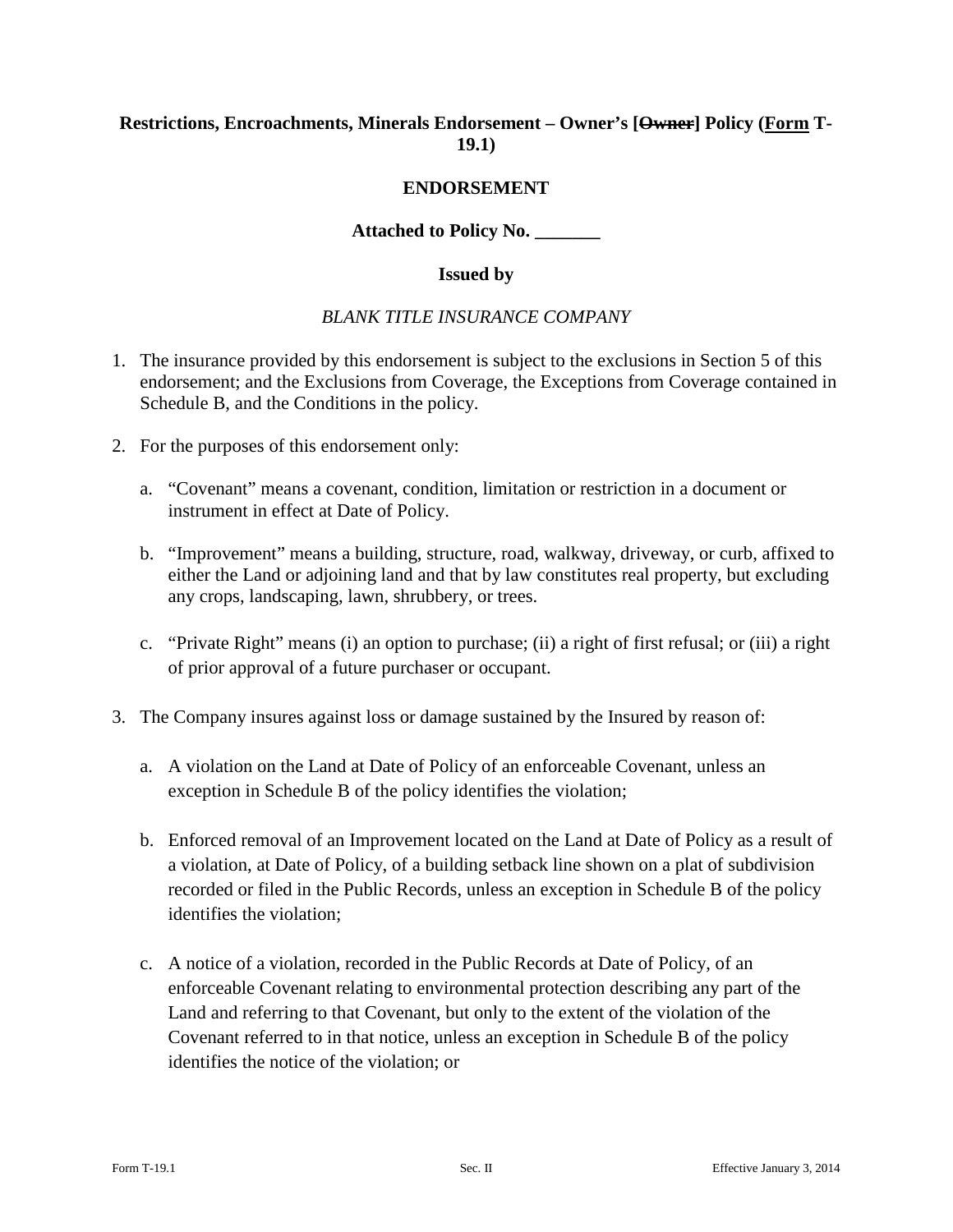- d. Enforcement of a Private Right in a Covenant affecting the Title at Date of Policy based on a transfer of Title on or before Date of Policy that causes a loss of the Insured's Title.
- 4**.** The Company insures against loss or damage sustained by reason of:
	- a. An encroachment of:
		- i. an Improvement located on the Land, at Date of Policy, onto adjoining land or onto that portion of the Land subject to an easement; or
		- ii. an Improvement located on adjoining land onto the Land at Date of Policy

unless an exception in Schedule B of the policy identifies the encroachment otherwise insured against in Sections 4.a.i. or 4.a.ii.; or

- b. A final court order or judgment requiring the removal from any land adjoining the Land of an encroachment identified in Schedule B; or
- c. Damage to an Improvement located on the Land, at Date of Policy that is located on or encroaches onto that portion of the Land subject to an easement excepted in Schedule B, which damage results from the exercise of the right to maintain the easement for the purpose for which it was granted or reserved; or
- d. Damage to an Improvement located on the Land on or after Date of Policy, resulting from the future exercise of a right to use the surface of the Land for the extraction or development of minerals or any other subsurface substances excepted from the description of the Land or excepted in Schedule B.
- 5. This endorsement does not insure against loss or damage (and the Company will not pay costs, attorneys' fees, or expenses) resulting from:
	- a. any Covenant contained in an instrument creating a lease;
	- b. any Covenant relating to obligations of any type to perform maintenance, repair, or remediation on the Land;
	- c. except as provided in Paragraph 3.c, any Covenant relating to environmental protection of any kind or nature, including hazardous or toxic matters, conditions, or substances;
	- d. contamination, explosion, fire, fracturing, vibration, earthquake, or subsidence; or

e. negligence by a person or an Entity exercising a right to extract or develop minerals or other subsurface substances.